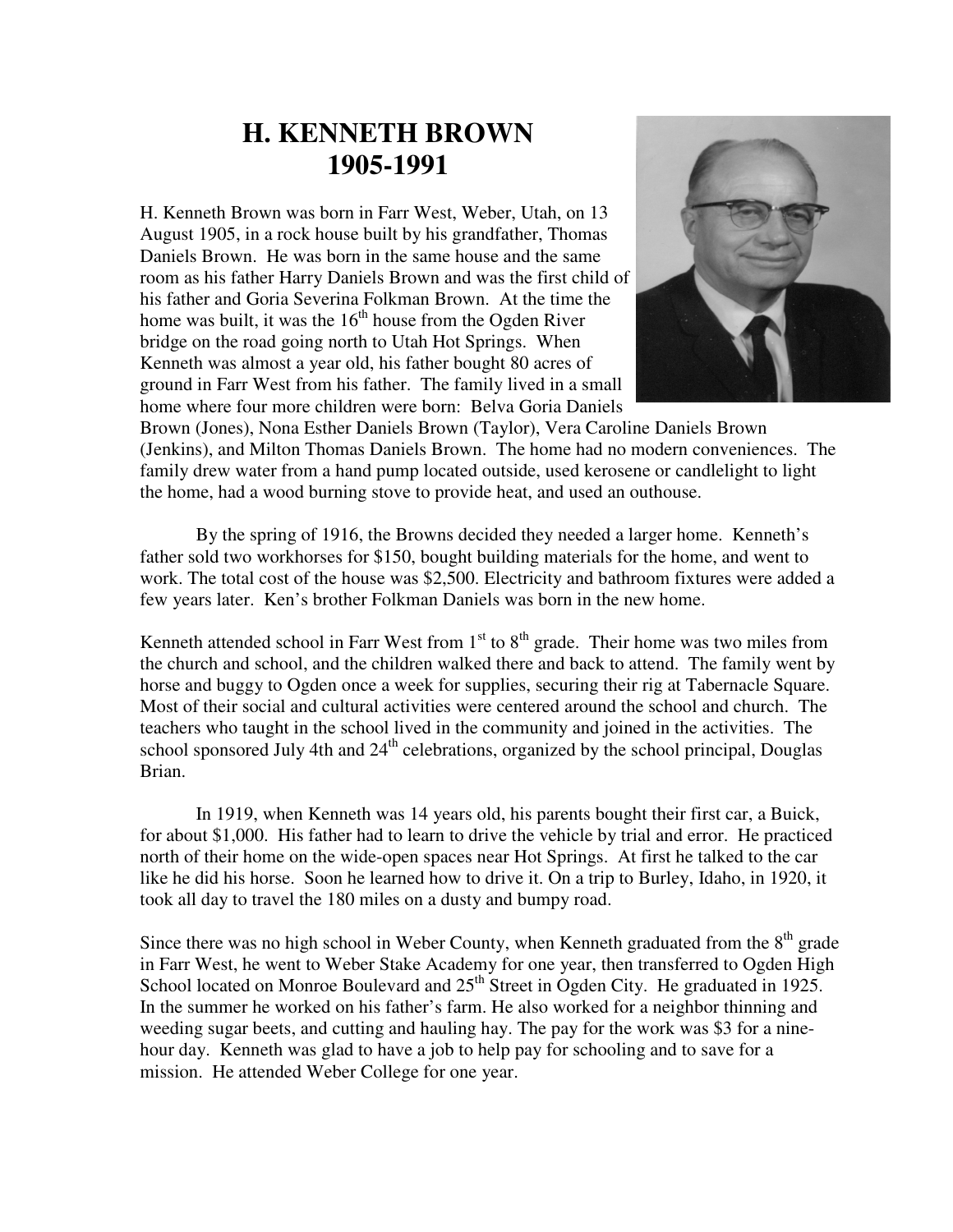On 3 December 1926, he left for an LDS mission to the British Isles. He traveled with other elders to St. Johns, Canada, where they boarded a ship for Liverpool, England. After a stormy voyage, they arrived at Liverpool on 20 December 1926. James E. Talmage was the president of the European Mission, and Kenneth had the opportunity to work in the mission office. It was here that he met Richard L Evans, a young missionary, and John A. Widtsoe, who replaced James E. Talmage as mission president.

After Kenneth was released from his mission, he spent six weeks traveling through Europe visiting Belgium, Holland, Germany, Austria, France, Italy, and Switzerland. This was an educational experience as he learned much about the Old World. He traveled home on the USS George Washington, and arrived in New York, 12 February 1929.

The first automobile Kenneth bought was a two door Chevrolet. He spent the summer selling clothes in the northwest to earn money for college. Tuition was \$25.00 per quarter. He graduated from Weber College after two years and went to Brigham Young University for his junior year. In 1932, he transferred to Utah Agriculture College, graduating in June 1933 with a major in entomology and zoology, and a minor in Education.

In 1933, the country was in the depth of the Great Depression. Jobs were difficult to find, and many people were out of work. In June 1933, there was a job opening at Weber County High School in Biology. Sixteen people applied for the job. Kenneth was the only applicant with a teaching degree in biology so he was given the job for \$900 for the nine-month year. He enjoyed his teaching experience. A year later he was made chairman of the Biology Department Physiology, Eugenics. He was also the school photographer and advisor to the photo club and the year book class.

While at Weber High School, Kenneth met a young woman who was teaching at Wahlquist. Her name was June Agren. In the spring in 1942, he began to court her, and they were married on 10 August 1942 in the Salt Lake LDS Temple. They went on their honeymoon to the northwest and down the Coast along the Pacific Highway to California. Since it was wartime, they could not travel at night and the hotel room windows had to be darkened at night.

Kenneth and June made their first home in a rented basement apartment at 1324 Washington Boulevard. They both continued to teach school.

H. Kenneth Brown 2 Kenneth was offered a job with Ogden City School District, which paid \$300 more per year than he was making at the Weber School District. He thought this was an opportunity to progress in his field. He accepted the job and began teaching at Washington Jr. High School, where he taught biology and general science until 1953. In 1953, he was appointed assistant principal. He held that position for four years, and then transferred to Pingree Elementary School where he served as principal for five years. In 1962, he opened up the new Edison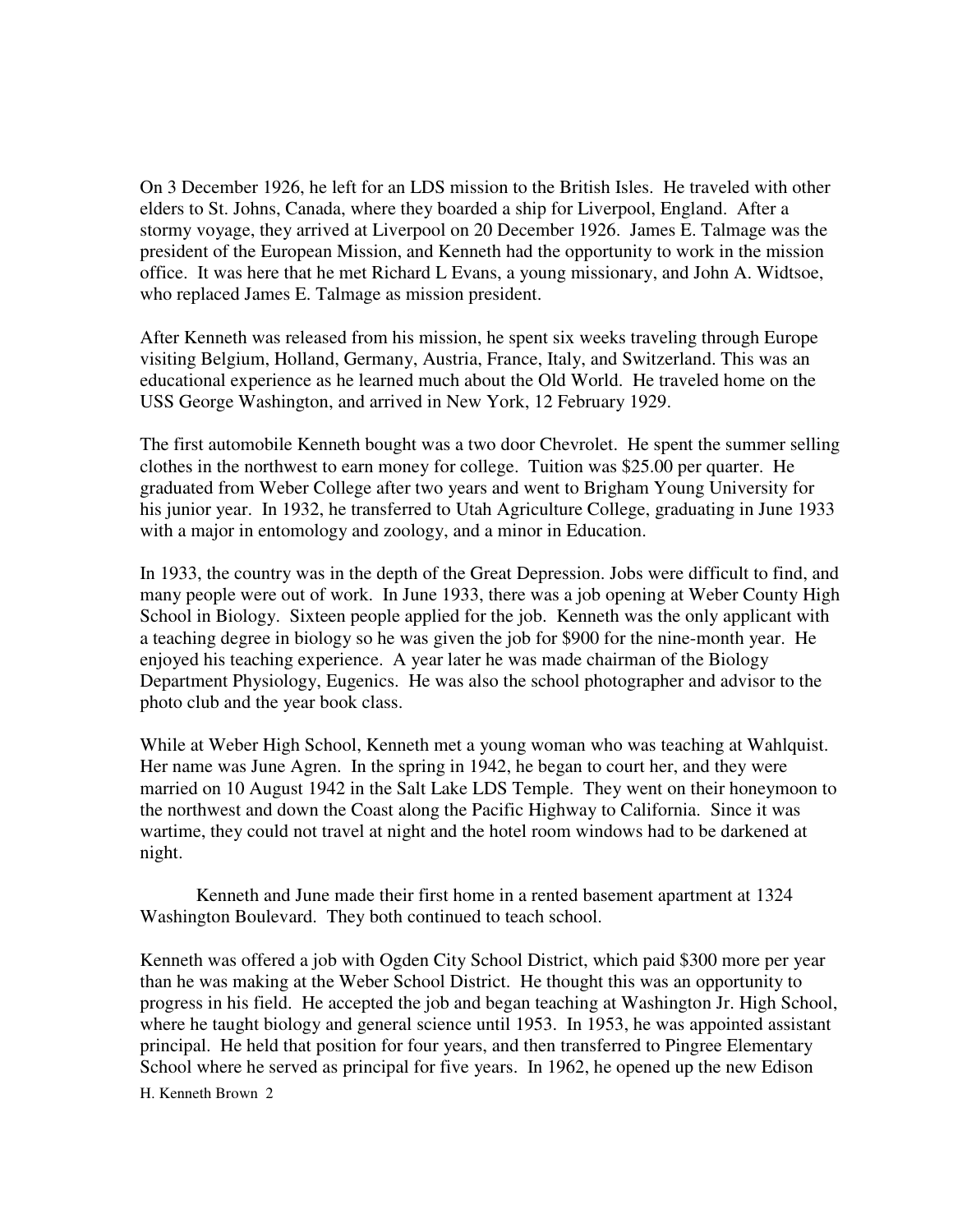School where he remained for nine years until he retired in June of 1971. Ken spent a total of 38 years in the field of education. During two years of that time, he was elected and served as President of the Principal's Association.

Kenneth and June began their family with the birth of twin boys on 9 June 1943, Bruce Kenneth Daniels and Brent Harry Daniels. They were named and blessed in the Harrisville Ward. They moved to Washington Terrace in 1944 where they lived for seven years. During this time, Christopher Daniels was born on September 29, 1949.

During World War II, Kenneth taught school during the day and worked at the Railway Express at night until 11:00 p.m. He did this to help in the war effort. He also joined the service and was trained in the signal corps. However, he did not see active duty.

In the summer of 1949, Kenneth enrolled at Utah State to work on a Master's degree in education. He and his family camped in Logan Canyon in a trailer and tent for several weeks in the summer while he attended school. Later, he took an extension class to finish earning his certificate in administration.

While living in Washington Terrace, he served on the Board of Directors to incorporate it into a city. The plan was to remodel and relocate the existing homes. Many homes had to be removed because of needed space. In August 1951, June and Kenneth bought property in Harrisville and moved their Terrace home to its present location at 160 East Larsen Lane. They worked the ground, planted a garden, bought a cow for milk, and raised pigs to add to their food supply. Later they remodeled the home and added two bedrooms, a bathroom, and extended the front room.

In August of 1952, Kenneth was sustained as the Harrisville LDS Ward Sunday School Superintendent. On 1 February 1953, he was set apart as first counselor to Bishop Wallace Knight, and remained in the bishopric for five years. During this time, members of the Harrisville Ward needed a new church. The old church building was built in 1890, with an addition added in the early 1900s. The school building, located south of the church, was torn down, and the 1913 addition to the old church was gutted and remodeled to become part of the new building, which included a new chapel and cultural hall. Church members volunteered much of the work. The project was completed at a total cost of \$185,000, and the building was dedicated in the fall of 1958.

Kenneth was sustained as the Farr West Stake Clerk in 1958, and was sustained as a member of the High Council in 1961, where he served for twelve years.

H. Kenneth Brown 3 In 1956, Harrisville needed a culinary water system. The Weber County Commissioners appointed a committee to organize a water district, and asked Kenneth to be chairman of the five-man board. A bond election was passed, and work began on what became known as the Bona Vista Water Improvement District. The water system was installed in Harrisville, Farr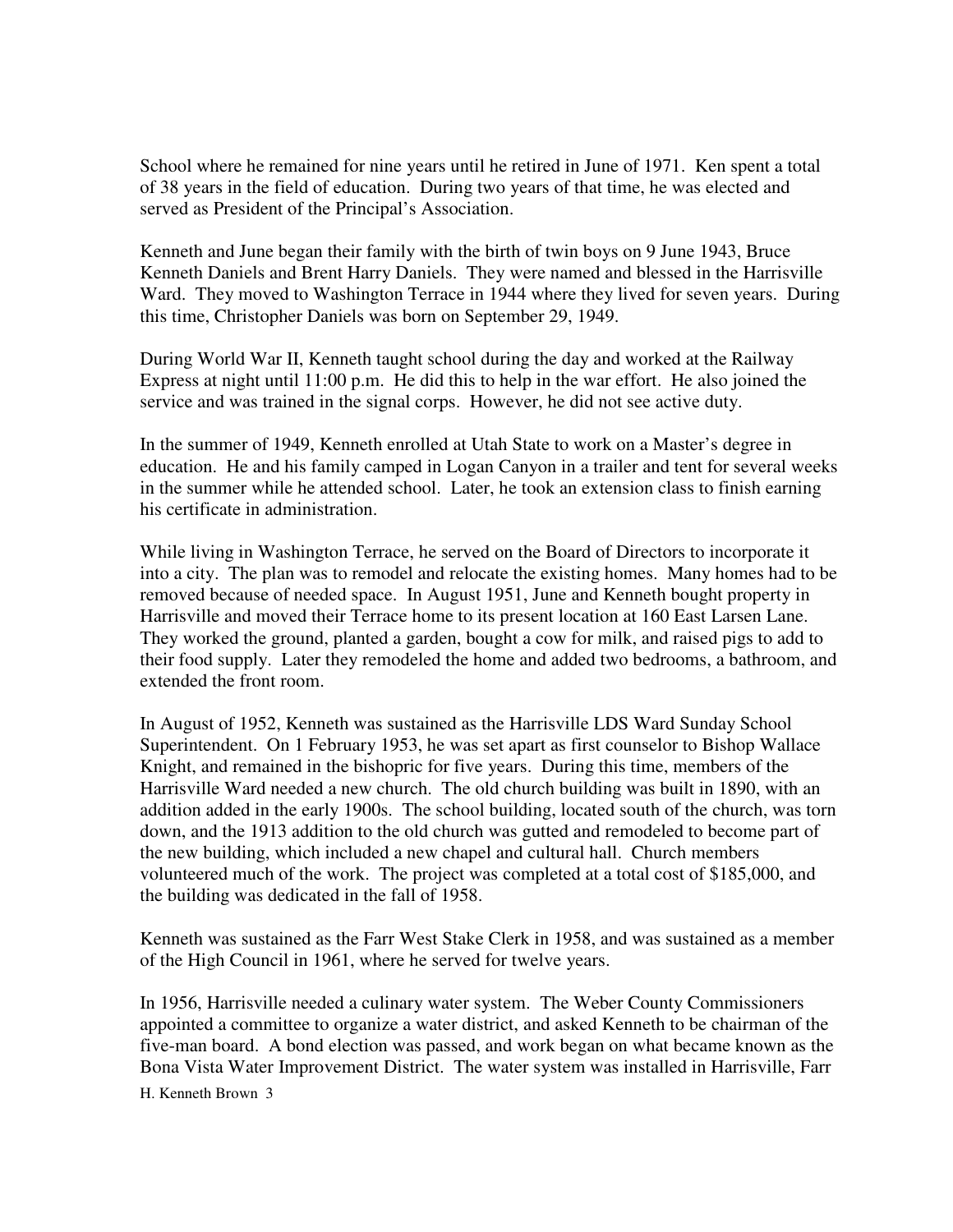West, Plain City, Slaterville, Marriott, and Wilson. Kenneth was appointed as chairman of the Bona Vista Water Improvement District, a position he held until 1971.

Harrisville began to grow in population, and in 1962, the citizens realized that in order to control their destiny, they would need to incorporate into a town. Kenneth was appointed chairman of the committee, and after several meetings with the Weber Commission, in April 1962, Harrisville became an incorporated town. Kenneth was appointed to serve on the Planning Commission of the town in May 1962, where he served for nearly ten years. In addition, Kenneth was appointed to the office of Justice of the Peace in July 1962, a position he held until August 1973. He felt greatly honored when he was given the first outstanding citizen award by the City of Harrisville in 1974.

Because of continuing growth, leaders divided the Harrisville LDS Ward in 1973, and Kenneth was sustained as bishop of the Harrisville First Ward, with Robert L Nielson as first counselor and Ray Grange as second counselor. Kenneth loved the people in the ward and enjoyed their support. On 15 July 1979, he was released as bishop when a third ward was organized. In April 1985, he was called to be the executive secretary to Bishop William Shurtleff. He also celebrated his 80th birthday that year.

After both Kenneth and June retired from education, they traveled the throughout the United States. They also visited several foreign countries.

H. Kenneth Brown died 4 August 1991 in Ogden, Utah. He was buried in the Ogden City Cemetery. He was 86 years of age.

## **SOURCE:**

Brown, H. Kenneth, *Autobiography of H. Kenneth Brown*. Unpublished manuscript.

| Agren, June                   | Brown, Vera Caroline Daniels         |
|-------------------------------|--------------------------------------|
| Brown, Belva Goria Daniels    | Evans, Richard L.                    |
| Brown, Brent Harry Daniels    | Folkman, Goria Severina              |
| Brown, Bruce Kenneth Daniels  | Grange, Ray                          |
| Brown, Christopher Daniels    | Jenkins, Vera Caroline Daniels Brown |
| Brown, Folkman Daniels        | Jones, Belva Goria Daniels Brown     |
| Brown, Goria Severina Folkman | Knight, Wallace                      |
| Brown, H. Kenneth             | Nielsen, Robert L.                   |
| Brown, Harry Daniels          | Shurtleff, William                   |
| Brown, June Agren             | Talmage, James E.                    |
| Brown, Milton Thomas Daniels  | Taylor, Nona Esther Daneils Brown    |
| Brown, Nona Esther Daniels    | Widtsoe, John A.                     |

H. Kenneth Brown 4